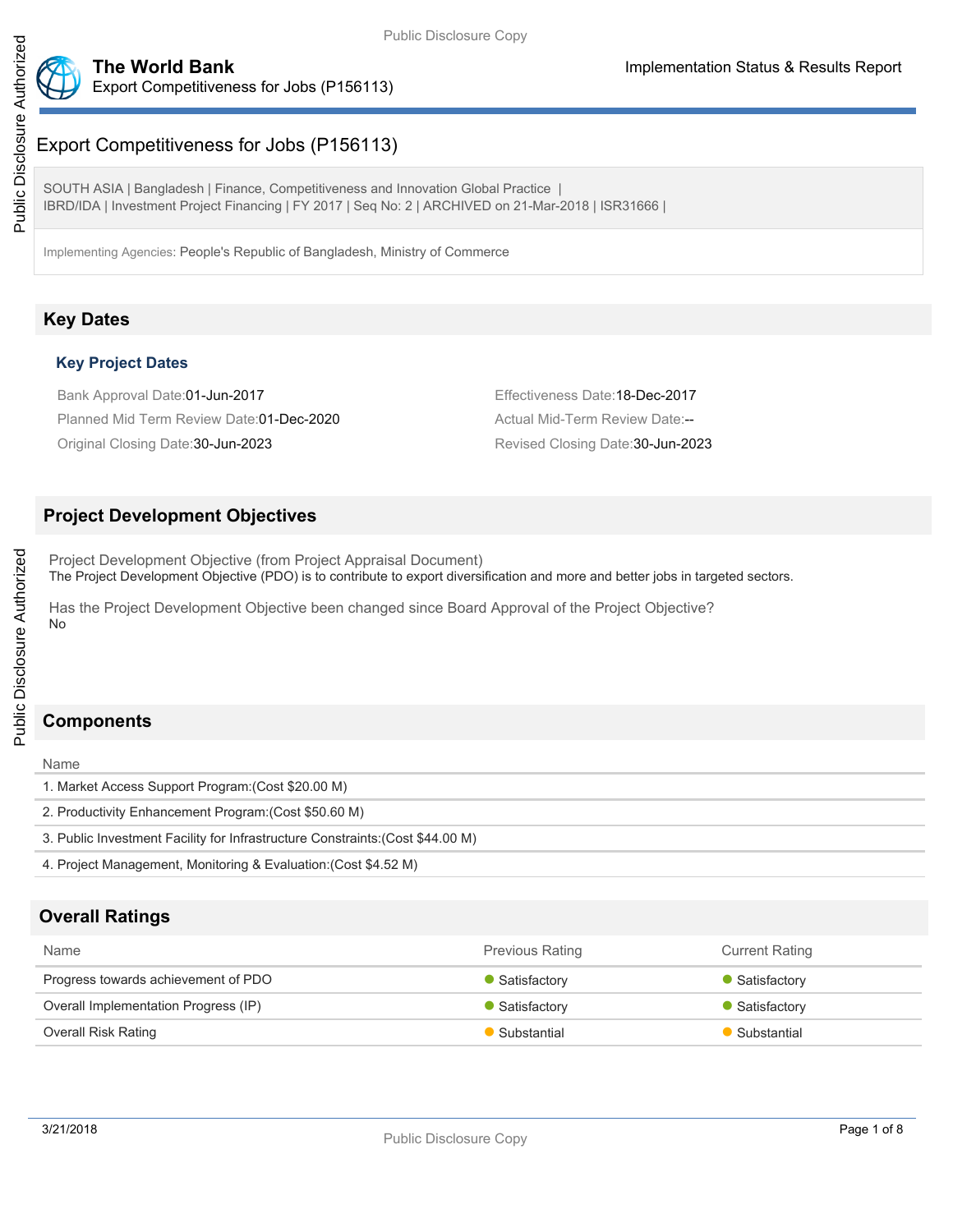



## **Implementation Status and Key Decisions**

The project was signed on October 05, 2017 and was declared effective on December 18, 2017. Several of the procurement actions have been taken and some are behind schedule. The overall progress is satisfactory since the project is effective for less than three months.

#### **Risks**

#### **Systematic Operations Risk-rating Tool**

| <b>Risk Category</b>                                            | Rating at Approval | <b>Previous Rating</b> | <b>Current Rating</b> |
|-----------------------------------------------------------------|--------------------|------------------------|-----------------------|
| <b>Political and Governance</b>                                 | • Substantial      | • Substantial          | • Substantial         |
| Macroeconomic                                                   | • Moderate         | • Moderate             | • Moderate            |
| Sector Strategies and Policies                                  | • Moderate         | • Moderate             | • Moderate            |
| Technical Design of Project or Program                          | • Substantial      | • Substantial          | • Substantial         |
| Institutional Capacity for Implementation and<br>Sustainability | • Substantial      | • Substantial          | • Substantial         |
| Fiduciary                                                       | • Substantial      | • Substantial          | • Substantial         |
| <b>Environment and Social</b>                                   | • Substantial      | • Substantial          | • Substantial         |
| <b>Stakeholders</b>                                             | • Substantial      | • Substantial          | • Substantial         |
| Other                                                           | $-$                | $-$                    | $- -$                 |
| Overall                                                         | • Substantial      | • Substantial          | • Substantial         |

### **Results**

#### **Project Development Objective Indicators**

| Number of firms directly exporting in targeted sectors (Number, Custom) |                 |                   |                  |                   |  |
|-------------------------------------------------------------------------|-----------------|-------------------|------------------|-------------------|--|
|                                                                         | <b>Baseline</b> | Actual (Previous) | Actual (Current) | <b>End Target</b> |  |
| Value                                                                   | 501.00          | 501.00            | 501.00           | 647.00            |  |
| Date                                                                    | 31-Dec-2015     | 21-Sep-2017       | 21-Sep-2017      | 29-Dec-2023       |  |

| Number of new jobs created in targeted sectors (Number (Thousand), Custom) |                 |                   |                  |            |  |
|----------------------------------------------------------------------------|-----------------|-------------------|------------------|------------|--|
|                                                                            | <b>Baseline</b> | Actual (Previous) | Actual (Current) | End Target |  |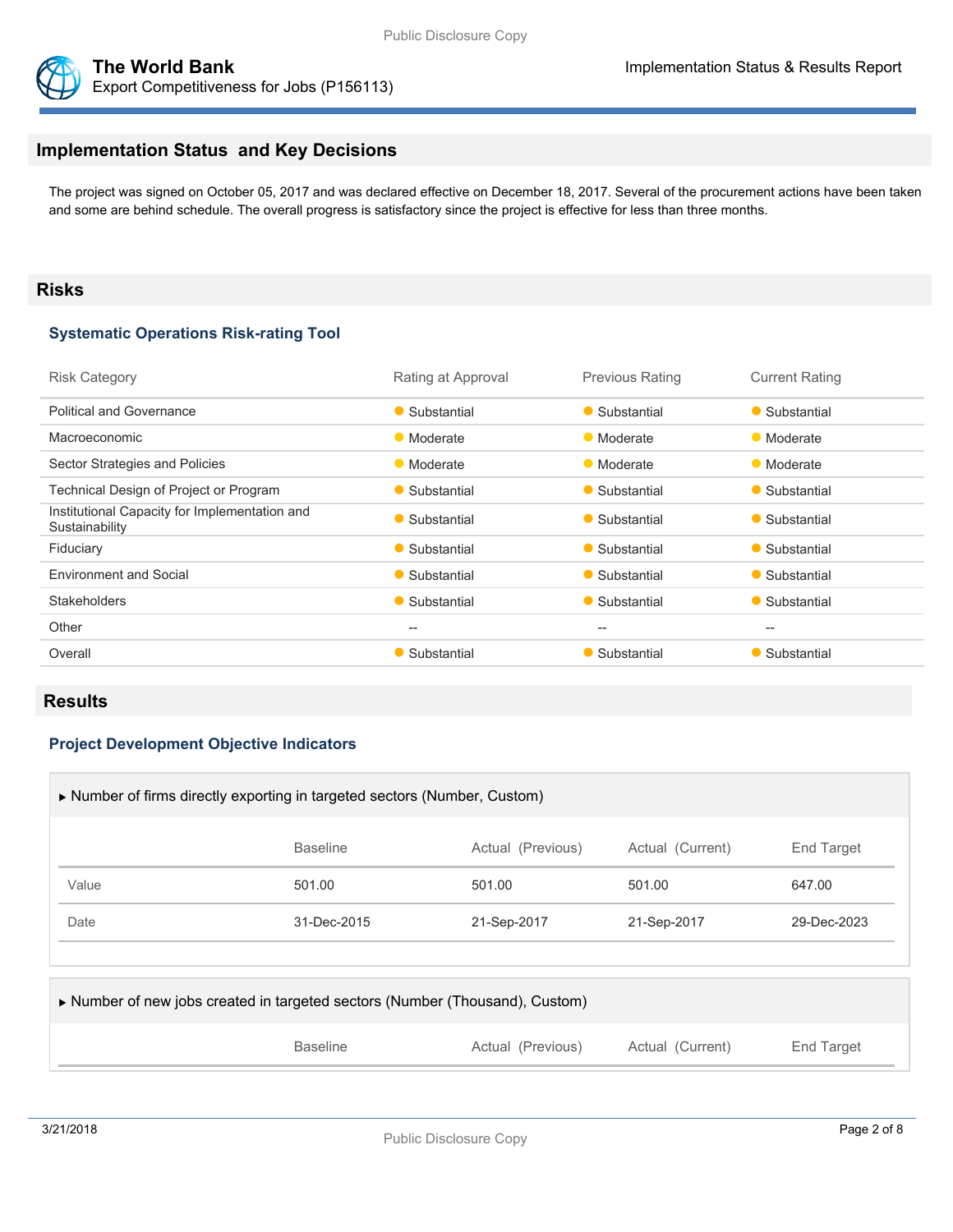

Export Competitiveness for Jobs (P156113)

| Value | 0.00        | 0.00        | 0.00        | 90.60       |
|-------|-------------|-------------|-------------|-------------|
| Date  | 31-Dec-2016 | 21-Sep-2017 | 21-Sep-2017 | 29-Dec-2023 |

Average wage growth in beneficiary firms in targeted sectors (Percentage, Custom)

|       | <b>Baseline</b> | Actual (Previous) | Actual (Current) | End Target  |
|-------|-----------------|-------------------|------------------|-------------|
| Value | 0.00            | 0.00              | 0.00             | 33.80       |
| Date  | 31-Dec-2016     | 21-Sep-2017       | 21-Sep-2017      | 29-Dec-2023 |

| Direct project beneficiaries (Number, Custom) |                 |                   |                  |             |  |  |
|-----------------------------------------------|-----------------|-------------------|------------------|-------------|--|--|
|                                               | <b>Baseline</b> | Actual (Previous) | Actual (Current) | End Target  |  |  |
| Value                                         | 0.00            | 0.00              | 0.00             | 31,700.00   |  |  |
| Date                                          | 31-Dec-2016     | 21-Sep-2017       | 21-Sep-2017      | 30-Jun-2023 |  |  |
|                                               |                 |                   |                  |             |  |  |

|       | <b>Baseline</b> | Actual (Previous) | Actual (Current) | End Target |
|-------|-----------------|-------------------|------------------|------------|
| Value | 25.00           | 25.00             | 25.00            | 30.00      |
|       |                 |                   |                  |            |

Overall Comments

#### **Intermediate Results Indicators**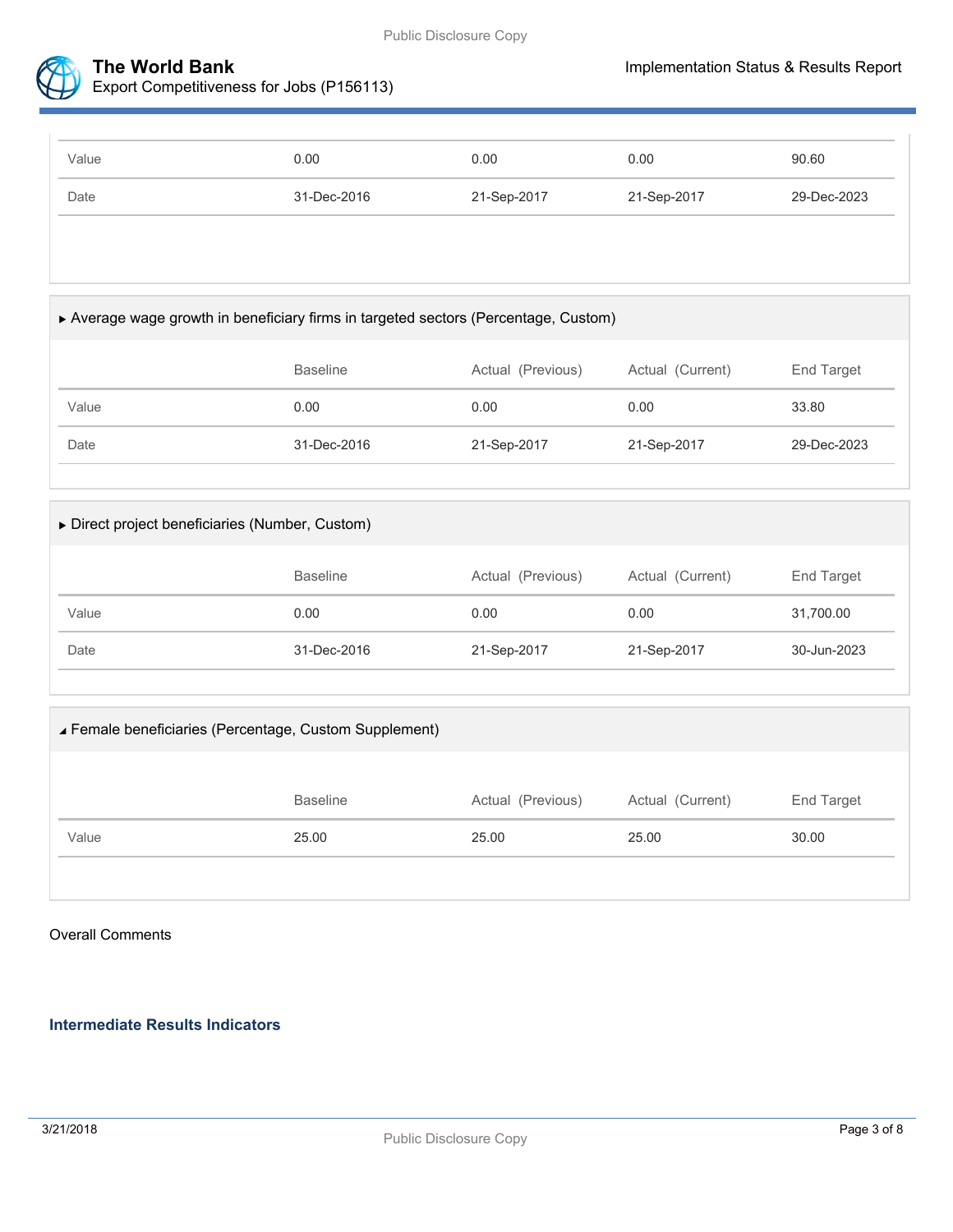



| Number of ESQ compliance assessments (Number, Custom) |                 |                   |                  |             |  |
|-------------------------------------------------------|-----------------|-------------------|------------------|-------------|--|
|                                                       | <b>Baseline</b> | Actual (Previous) | Actual (Current) | End Target  |  |
| Value                                                 | 0.00            | 0.00              | 0.00             | 400.00      |  |
| Date                                                  | 30-Dec-2016     | 21-Sep-2017       | 21-Sep-2017      | 30-Jun-2023 |  |
|                                                       |                 |                   |                  |             |  |

| Number of matching grant firm beneficiaries (Number, Custom) |                 |                   |                  |             |  |
|--------------------------------------------------------------|-----------------|-------------------|------------------|-------------|--|
|                                                              | <b>Baseline</b> | Actual (Previous) | Actual (Current) | End Target  |  |
| Value                                                        | 0.00            | 0.00              | 0.00             | 250.00      |  |
| Date                                                         | 30-Dec-2016     | 21-Sep-2017       | 21-Sep-2017      | 30-Jun-2023 |  |

| ▶ Value of private co-investment generated by ERF (Amount(USD), Custom) |                 |                   |                  |               |  |
|-------------------------------------------------------------------------|-----------------|-------------------|------------------|---------------|--|
|                                                                         | <b>Baseline</b> | Actual (Previous) | Actual (Current) | End Target    |  |
| Value                                                                   | 0.00            | 0.00              | 0.00             | 10,000,000.00 |  |
| Date                                                                    | 30-Dec-2016     | 21-Sep-2017       | 21-Sep-2017      | 30-Jun-2023   |  |

| ▶ Sales growth of ERF beneficiary firms (Percentage, Custom) |                 |                   |                  |                   |  |  |
|--------------------------------------------------------------|-----------------|-------------------|------------------|-------------------|--|--|
|                                                              | <b>Baseline</b> | Actual (Previous) | Actual (Current) | <b>End Target</b> |  |  |
| Value                                                        | 0.00            | 0.00              | 0.00             | 15.40             |  |  |
| Date                                                         | 31-Dec-2016     | 21-Sep-2017       | 21-Sep-2017      | 29-Dec-2023       |  |  |
|                                                              |                 |                   |                  |                   |  |  |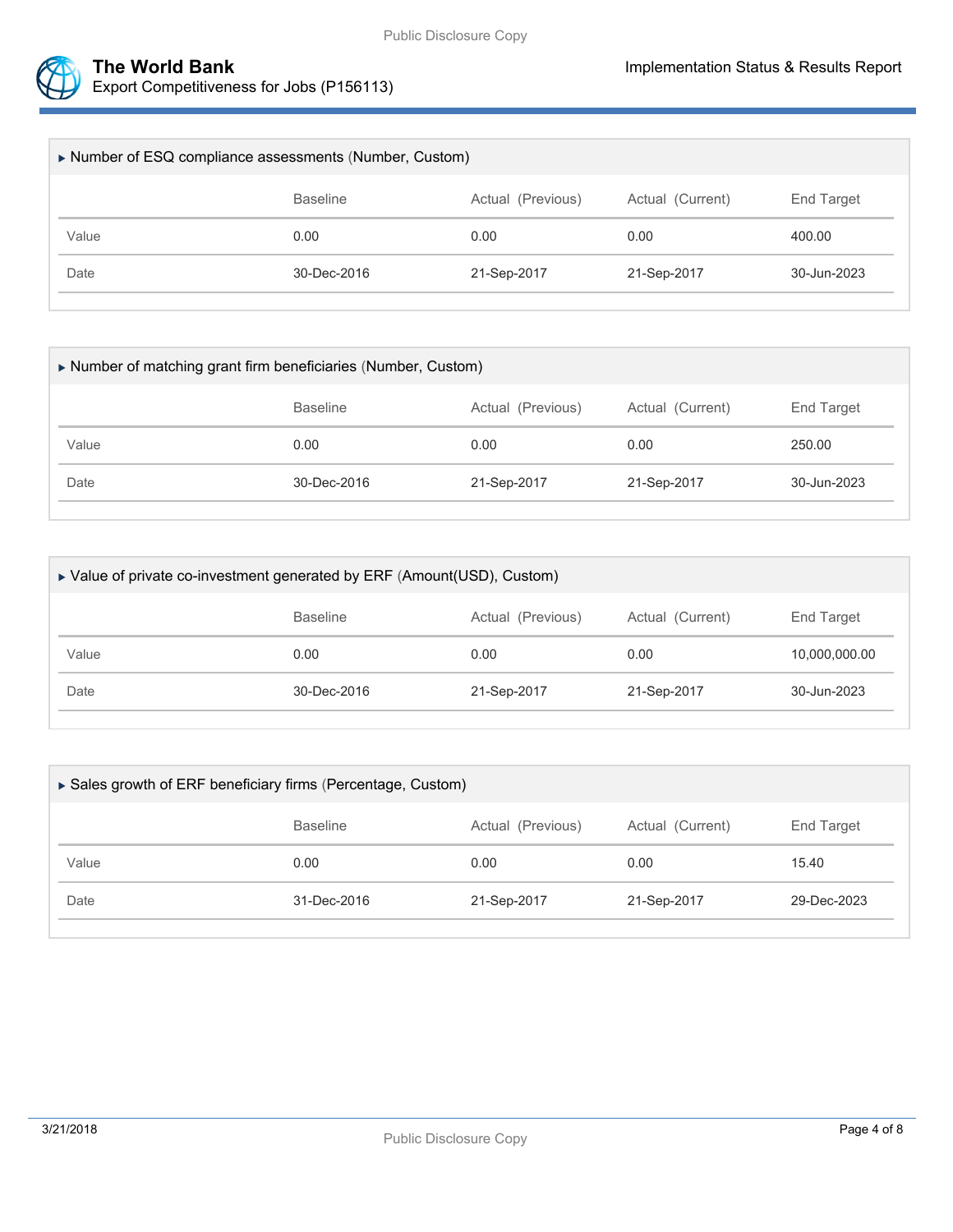



| ► Share of complaints and grievances received by the project that are recorded, addressed satisfactorily and the actions<br>documented in the established grievance redressal mechanism (Percentage, Custom) |                 |                   |                  |                       |  |  |
|--------------------------------------------------------------------------------------------------------------------------------------------------------------------------------------------------------------|-----------------|-------------------|------------------|-----------------------|--|--|
|                                                                                                                                                                                                              | <b>Baseline</b> | Actual (Previous) | Actual (Current) | End Target            |  |  |
| Value                                                                                                                                                                                                        | 0.00            | 0.00              | 0.00             | 90.00                 |  |  |
| Date                                                                                                                                                                                                         | 31-Dec-2016     | 21-Sep-2017       | 21-Sep-2017      | $30 - \frac{1}{2023}$ |  |  |

| Number of recognized new ESQ certifications and/or accreditations obtained by ERF beneficiaries (Number, Custom) |                   |                   |                  |                       |  |  |
|------------------------------------------------------------------------------------------------------------------|-------------------|-------------------|------------------|-----------------------|--|--|
|                                                                                                                  | <b>Baseline</b>   | Actual (Previous) | Actual (Current) | End Target            |  |  |
| Value                                                                                                            | 0.00              | 0.00              | 0.00             | 100.00                |  |  |
| Date                                                                                                             | $31 - Dec - 2016$ |                   | 21-Sep-2017      | $30 - \frac{1}{2023}$ |  |  |
|                                                                                                                  |                   |                   |                  |                       |  |  |

| Number of TC feasibility assessments completed (Number, Custom) |                 |                   |                  |             |  |  |
|-----------------------------------------------------------------|-----------------|-------------------|------------------|-------------|--|--|
|                                                                 | <b>Baseline</b> | Actual (Previous) | Actual (Current) | End Target  |  |  |
| Value                                                           | 0.00            | 0.00              | 0.00             | 4.00        |  |  |
| Date                                                            | 31-Dec-2016     | 21-Sep-2017       | 21-Sep-2017      | 30-Jun-2023 |  |  |
|                                                                 |                 |                   |                  |             |  |  |

| Number of TCs operating (Number, Custom) |                 |                   |                  |                   |  |  |
|------------------------------------------|-----------------|-------------------|------------------|-------------------|--|--|
|                                          | <b>Baseline</b> | Actual (Previous) | Actual (Current) | <b>End Target</b> |  |  |
| Value                                    | 0.00            | 0.00              | 0.00             | 4.00              |  |  |
| Date                                     | 31-Dec-2016     | 21-Sep-2017       | 21-Sep-2017      | 30-Jun-2023       |  |  |
|                                          |                 |                   |                  |                   |  |  |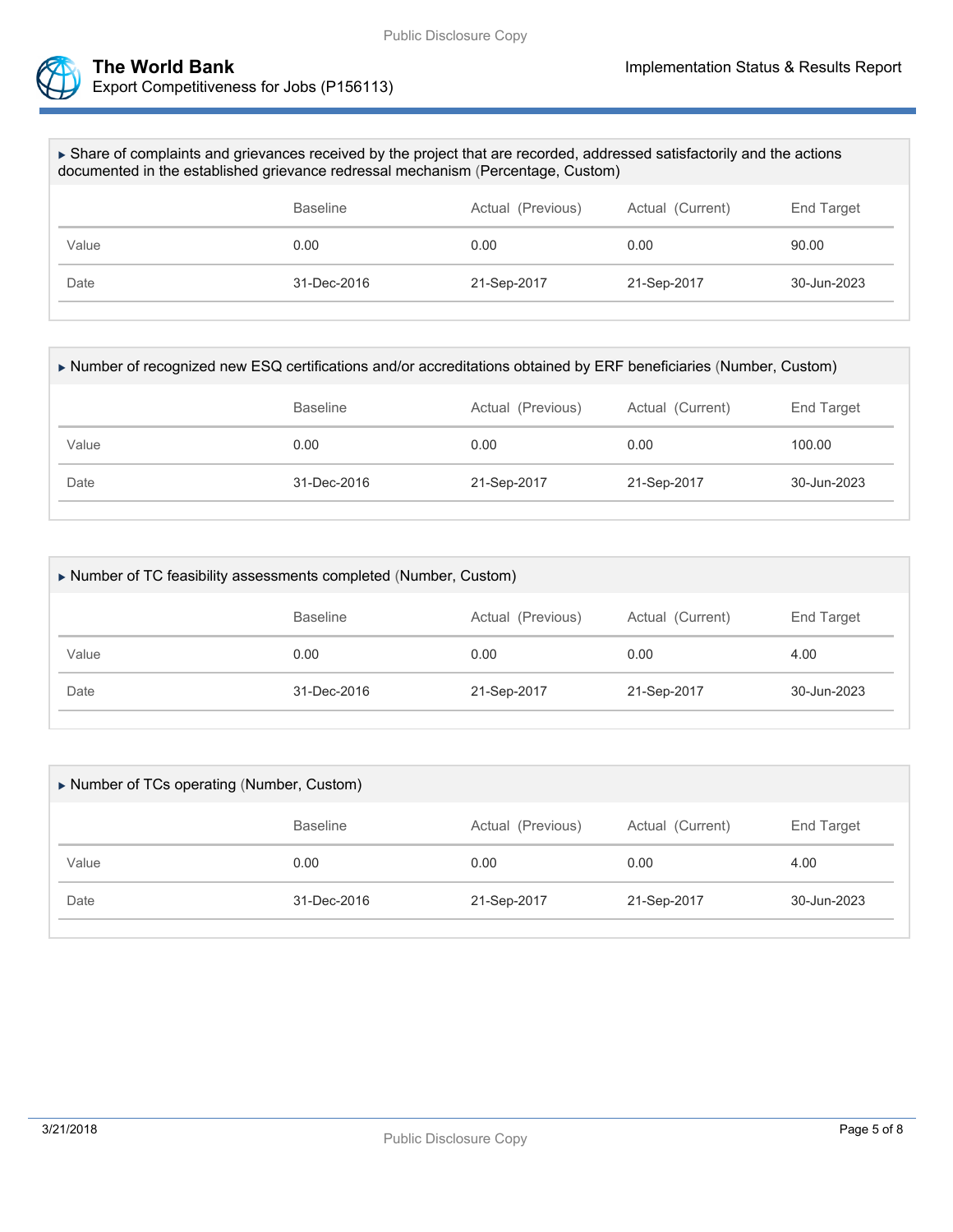



Export Competitiveness for Jobs (P156113)

| ► Utilization rate of installed equipment in TCs (Percentage, Custom) |                                                          |             |             |             |  |  |
|-----------------------------------------------------------------------|----------------------------------------------------------|-------------|-------------|-------------|--|--|
|                                                                       | <b>Baseline</b><br>Actual (Previous)<br>Actual (Current) |             |             |             |  |  |
| Value                                                                 | 0.00                                                     | 0.00        | 0.00        | 42.00       |  |  |
| Date                                                                  | 31-Dec-2016                                              | 21-Sep-2017 | 21-Sep-2017 | 31-Dec-2023 |  |  |
|                                                                       |                                                          |             |             |             |  |  |

| Number of skill development content/modules developed (Number, Custom) |                 |                   |                  |             |  |  |
|------------------------------------------------------------------------|-----------------|-------------------|------------------|-------------|--|--|
|                                                                        | <b>Baseline</b> | Actual (Previous) | Actual (Current) | End Target  |  |  |
| Value                                                                  | 0.00            | 0.00              | 0.00             | 10.00       |  |  |
| Date                                                                   | 31-Dec-2016     | 21-Sep-2017       | 21-Sep-2017      | 30-Jun-2023 |  |  |
|                                                                        |                 |                   |                  |             |  |  |

| Number of infrastructure feasibility studies completed (Number, Custom) |                 |                   |                  |                   |  |  |
|-------------------------------------------------------------------------|-----------------|-------------------|------------------|-------------------|--|--|
|                                                                         | <b>Baseline</b> | Actual (Previous) | Actual (Current) | <b>End Target</b> |  |  |
| Value                                                                   | 0.00            | 0.00              | 0.00             | 20.00             |  |  |
| Date                                                                    | 31-Dec-2016     | 21-Sep-2017       | 21-Sep-2017      | 30-Jun-2023       |  |  |
|                                                                         |                 |                   |                  |                   |  |  |

| Firms benefiting from infrastructure improvements (Number, Custom) |                 |                   |                  |                   |  |  |
|--------------------------------------------------------------------|-----------------|-------------------|------------------|-------------------|--|--|
|                                                                    | <b>Baseline</b> | Actual (Previous) | Actual (Current) | <b>End Target</b> |  |  |
| Value                                                              | 0.00            | 0.00              | 0.00             | 19,000.00         |  |  |
| Date                                                               | 31-Dec-2016     | 21-Sep-2017       | 21-Sep-2017      | 30-Jun-2023       |  |  |
|                                                                    |                 |                   |                  |                   |  |  |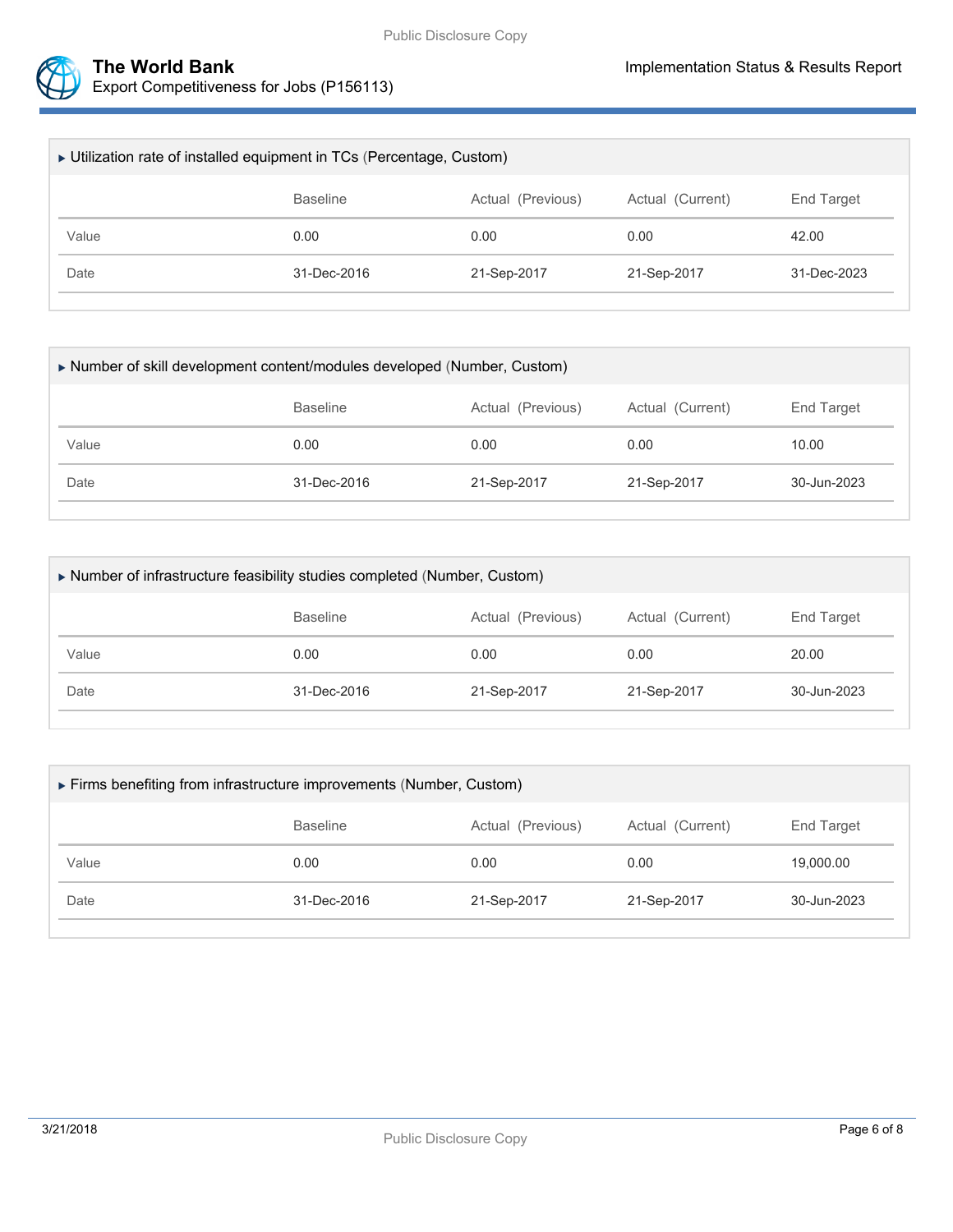

| ► Beneficiaries that feel project investments reflect their need (Percentage, Custom) |                                                                        |             |             |             |  |  |
|---------------------------------------------------------------------------------------|------------------------------------------------------------------------|-------------|-------------|-------------|--|--|
|                                                                                       | <b>Baseline</b><br>End Target<br>Actual (Previous)<br>Actual (Current) |             |             |             |  |  |
| Value                                                                                 | 0.00                                                                   | 0.00        | 0.00        | 75.00       |  |  |
| Date                                                                                  | 31-Dec-2016                                                            | 21-Sep-2017 | 21-Sep-2017 | 30-Jun-2023 |  |  |
|                                                                                       |                                                                        |             |             |             |  |  |

#### Overall Comments

### **Data on Financial Performance**

## **Disbursements (by loan)**

| Project | Loan/Credit/TF Status Currency Original Revised Cancelled Disbursed Undisbursed |               |        |        |      |      |        | Disbursed |
|---------|---------------------------------------------------------------------------------|---------------|--------|--------|------|------|--------|-----------|
| P156113 | IDA-60420                                                                       | Effective USD | 100.00 | 100.00 | 0.00 | 0.00 | 106.72 | 0%        |

#### **Key Dates (by loan)**

| Project             | Loan/Credit/TF Status |                       |             | Approval Date Signing Date Effectiveness Date Orig. Closing Date Rev. Closing Date |             |             |
|---------------------|-----------------------|-----------------------|-------------|------------------------------------------------------------------------------------|-------------|-------------|
| P <sub>156113</sub> | IDA-60420             | Effective 01-Jun-2017 | 05-Nov-2017 | 18-Dec-2017                                                                        | 30-Jun-2023 | 30-Jun-2023 |

### **Cumulative Disbursements**